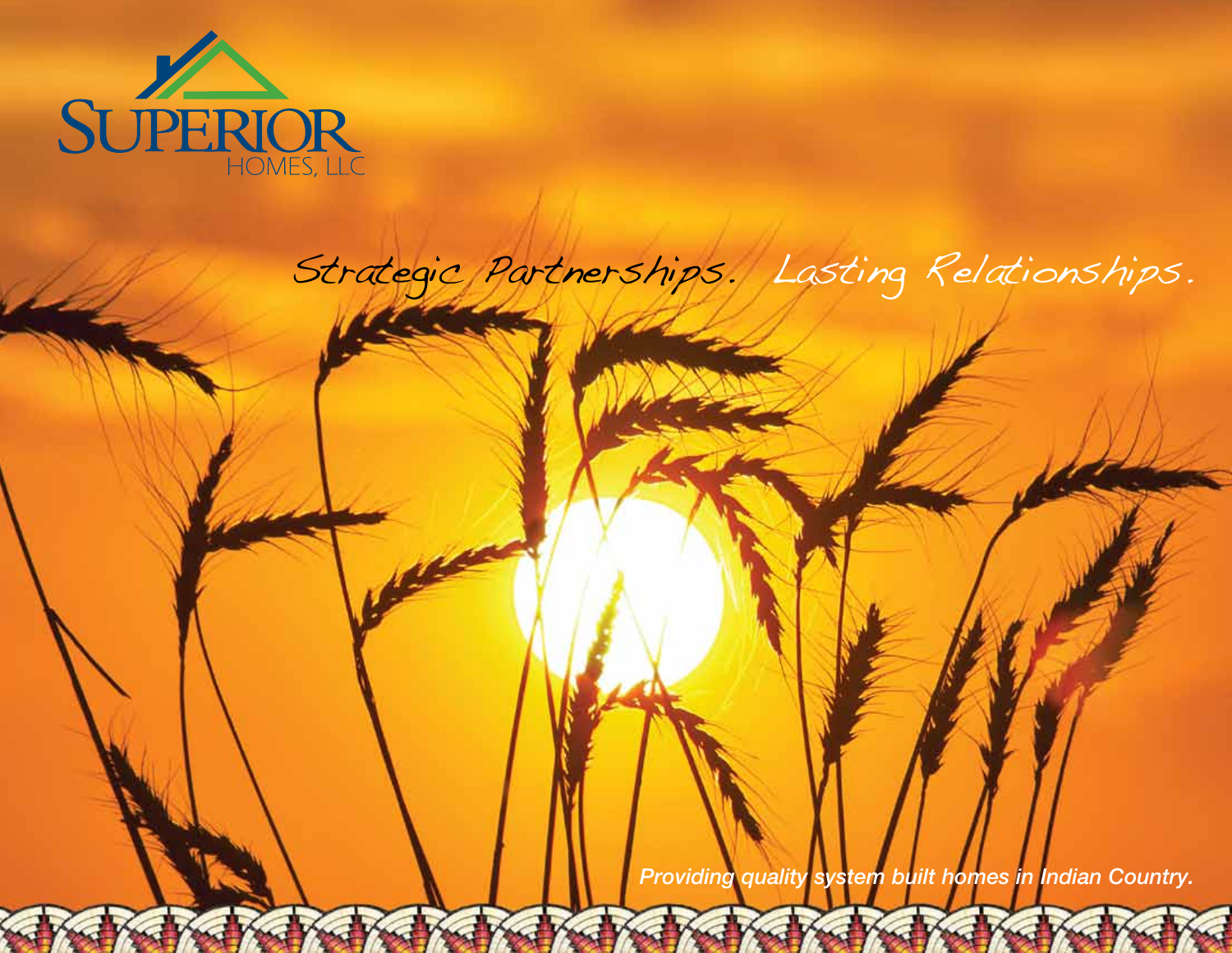## Durable, safe, and energy efficient. A place to call home.

### A South Dakota company.

Superior Homes is located in Watertown, near the lower tip of the Lake Traverse Reservation in North Eastern South Dakota, in the heart of the glacial lakes region. Our facility is open year round, building homes and other structures in a climate controlled environment. Today our process has become the ultimate in modular system building technology. We have learned how to consistently produce better buildings at a lower cost than conventional methods.

### Residential and commercial structures.

Cultural sensitivity is a primary design factor integrated into the many homes that we are pleased to build for native tribes in the United States and Canada. Because we are in the business of building homes and not just housing, creating an environment that respects everyone's dream is our mission. We can help you design almost any type of project, including single family, multifamily, daycare centers, offices, schools, assisted living centers, hotels.

## From Concept To Completion In 45 Days

Superior Homes has many innovative floor plans available, and our in-house sales and design staff will work with you to make your unique design a reality. Once your project is built, we coordinate the transportation and handle the finish details to create a turn key solution. If you prefer to tackle the completion details, we can work together to devise a scalable solution that employs tribal labor. A brand new, ready-to-move-in home is possible in

# just 45 days.

Meeting the Need You can count on Superior Homes to accommodate your schedule. We work hard to ensure your project is a complete success. Flexibility in design and meeting even the most demanding of schedules have led to projects from around the corner to thousands of miles away. Our factory built structures will meet and in most cases exceed local building codes.

North American Project **Experience** Residential Multifamily **Offices Davcare Centers** Schools Assisted Living **Centers** Hotels **Commercial** 

Design flexibility and specialized construction distinguish us from our competitors. We realize the significance of building to accommodate unique needs or desires such as handicapped access and increased energy efficiency. Superior Homes will even work with you to coordinate site preparation, foundation work and delivery.

### An excellent source for materials.

Superior Homes passes along our large volume pricing, making us a great place to buy everything you need for projects of any magnitude, whether a remodel or new construction. Superior Homes is easy to work with, and can prepare a comprehensive and accurate material list for items such as garages and decks.

### A good neighbor in your community.

Superior Homes commitment begins before the first nail is driven. Our unique approach includes partnering with tribal labor forces, hiring tribal members as employees and working with tribal sub contractors. We believe this method will truly benefit the local economy and make a significant impact throughout the community.



### Building dreams since 1958



*"After a devastating fire that destroyed the permanent dorm structure there was little to no hope. This structure housed close to 200 students. The timeframe given to Superior Homes to complete this task was monumental, yet you prevailed and achieved completion in the time given."* Lester Thompson, Crow Creek Sioux Tribal Chairman

*"As we near completion of the Indian Health Services staff quarters, I wanted you to know how pleased we are with your homes and their integrity. I believe the project was a true partnership, which has reflected in your hiring and training practices of our valuable tribal employees."* Vern Cloud, Sisseton Wahpeton Oyate Construction Management

Agencies and **Certifications** BC/UBC **HUD** BIA IHS CSA TERO State and Local Building Codes